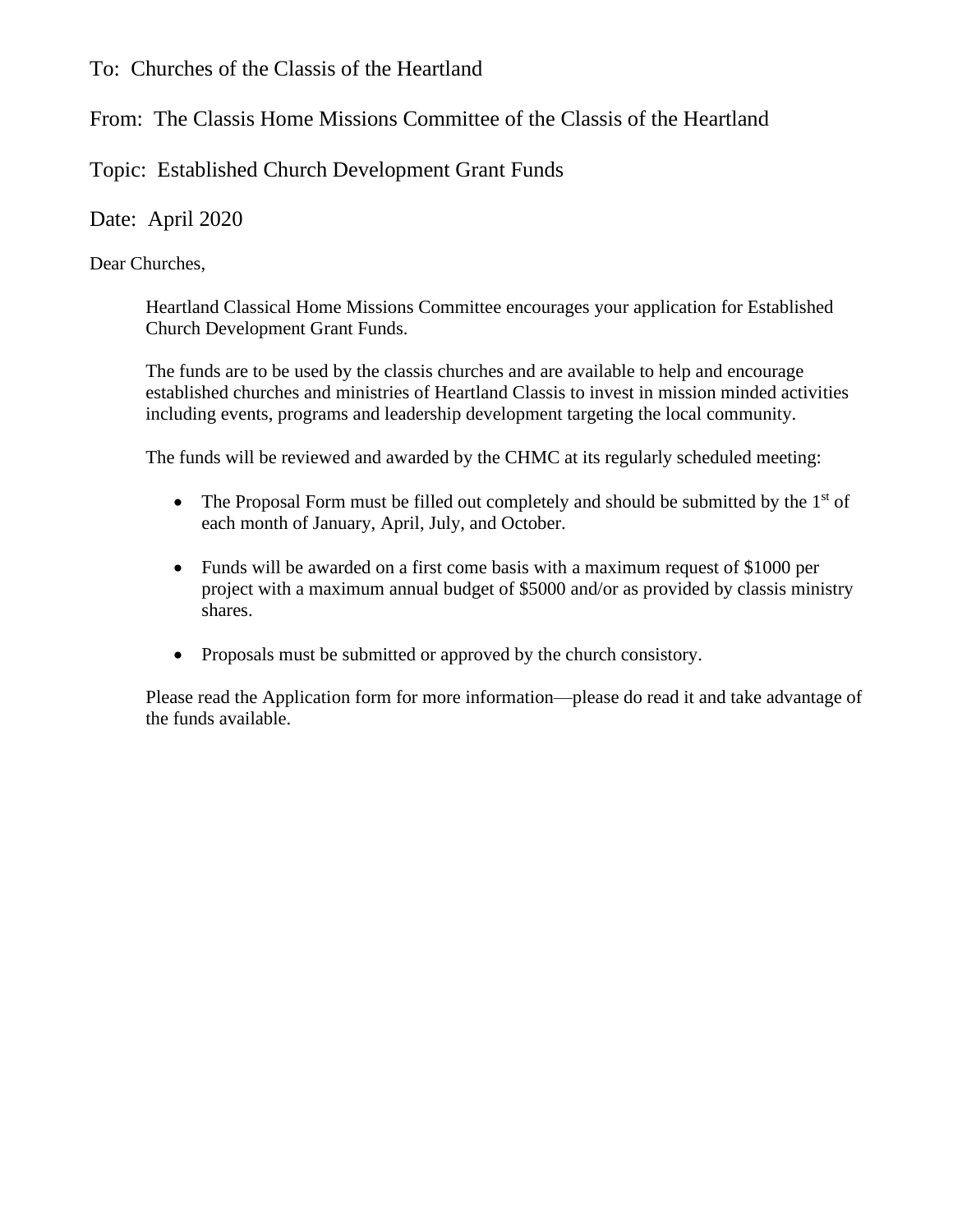## **Established Church Development Grant Funds**

Classis of the Heartland--CHMC

Revised 11-16-2017

## **PROPOSAL INFORMATION FORM**

- All fields on this form must be completed. Please type or print clearly.
- Please do not hesitate to ask questions. Please contact Pastor Kevin Muyskens, chair CHMC 712-324-4523 or [pastor@immanuelcrc.net](mailto:pastor@immanuelcrc.net)
- 1. Organization Requesting Funds:

Name of Organization: Mailing Address: Email: Amount Requested (\$1000 max): Amount of total Project: Date of Request: Date of Council Approval: Phone:

2. Project Director: (title, first name, last name):

This person will be responsible for supervising the program, preparing the final program report. Our primary communication will be with this person. Mailing Address: Phone: Cell Phone: Email:

3. Name of the Project:

Please provide the following information.

- a. Explanation of the Project.
- b. Impact of the project: Include the estimated impact on the church and community.
- c. Goals of the project: Is this a project that will be sustained long-term and how?
- d. Timeline for the beginning and end of the project.
- e. Budget of what the funds are to be used for. Please include a complete budget including the total cost, the amount of funds requested and any funds that the church has committed toward the project.
- f. Any other information that would be helpful.
- g. A brief Final Report is to be submitted to the CHMC upon completion of the project within 60 days. An evaluation form will be provided by CHMC.

| <b>4.</b> Submit the form and information by mail or email to | Rev. Kevin Muyskens    |
|---------------------------------------------------------------|------------------------|
|                                                               | P.O. Box 114           |
|                                                               | Sheldon, IA 51201      |
|                                                               | pastor@immanuelcrc.net |